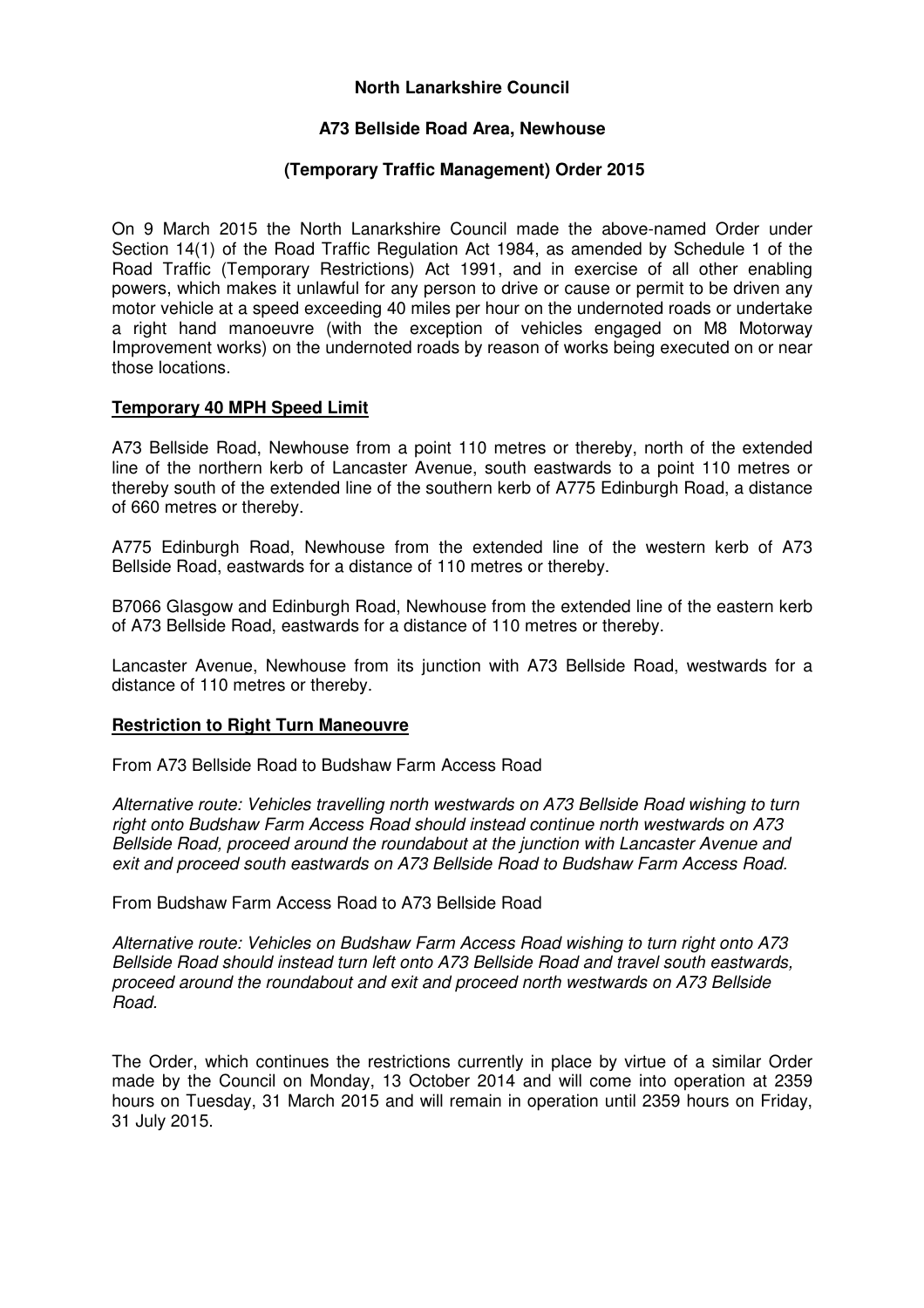# JUNE MURRAY EXECUTIVE DIRECTOR OF CORPORATE SERVICES

Civic Centre, Windmillhill Street, Motherwell, ML1 1AB

-------------------------------------------------------------------------------------------------------------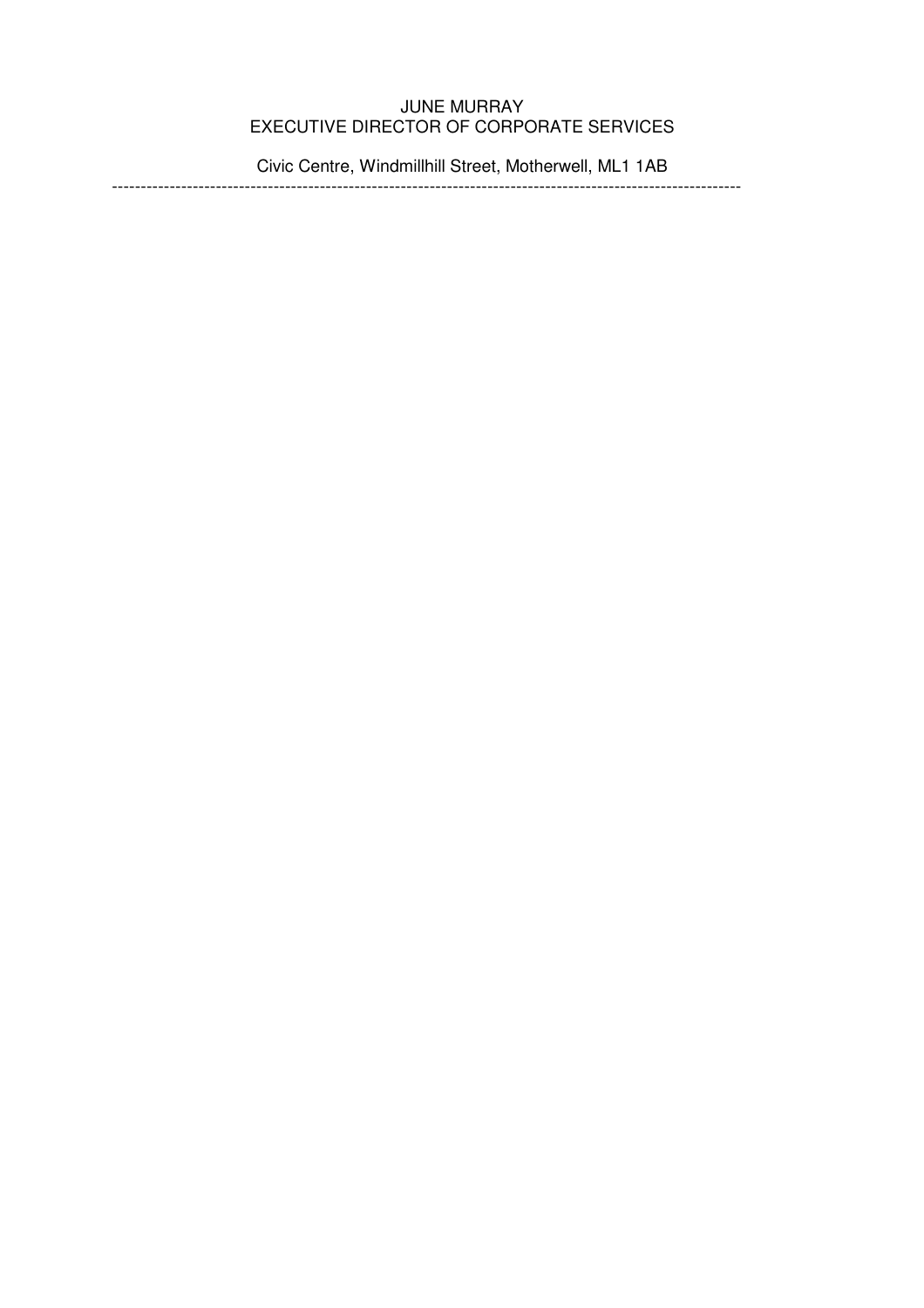# **North Lanarkshire Council**

## **A73 Bellside Road Area, Newhouse**

### **(Temporary Traffic Management) Order 2015**

The North Lanarkshire Council, in exercise of the powers conferred on them by Section 14(1) of the Road Traffic Regulation Act 1984, as amended by Schedule 1 of the Road Traffic (Temporary Restrictions) Act 1991, and of all other enabling powers, hereby make the following Order:-

- 1. This Order may be cited as "The North Lanarkshire Council (A73 Bellside Road Area, Newhouse) (Temporary Traffic Management) Order 2015" and continues restrictions currently in place by virtue of a similar order made by the Council on Monday, the thirteenth day of October, Two thousand and fourteen and shall be effective during the period from 2359 hours on Tuesday, the thirty first day of March, Two thousand and fifteen until 2359 hours on Friday, the thirty first day of July, Two thousand and fifteen.
- 2. No person shall drive or cause or permit to be driven any motor vehicle at a speed exceeding 40 miles per hour on the undernoted roads or undertake a right hand manoeuvre (with the exception of vehicles engaged on M8 motorway improvement works) on the undernoted roads by reason of works being executed on or near those locations.

#### **Temporary 40 MPH Speed Limit**

A73 Bellside Road, Newhouse from a point 110 metres or thereby, north of the extended line of the northern kerb of Lancaster Avenue, south eastwards to a point 110 metres or thereby south of the extended line of the southern kerb of A775 Edinburgh Road, a distance of 660 metres or thereby.

A775 Edinburgh Road, Newhouse from the extended line of the western kerb of A73 Bellside Road, eastwards for a distance of 110 metres or thereby.

B7066 Glasgow and Edinburgh Road, Newhouse from the extended line of the eastern kerb of A73 Bellside Road, eastwards for a distance of 110 metres or thereby.

Lancaster Avenue, Newhouse from its junction with A73 Bellside Road, westwards for a distance of 110 metres or thereby.

#### **Restriction to Right Turn Maneouvre**

From A73 Bellside Road to Budshaw Farm Access Road

Alternative route: Vehicles travelling north westwards on A73 Bellside Road wishing to turn right onto Budshaw Farm Access Road should instead continue north westwards on A73 Bellside Road, proceed around the roundabout at the junction with Lancaster Avenue and exit and proceed south eastwards on A73 Bellside Road to Budshaw Farm Access Road.

From Budshaw Farm Access Road to A73 Bellside Road

Alternative route: Vehicles on Budshaw Farm Access Road wishing to turn right onto A73 Bellside Road should instead turn left onto A73 Bellside Road and travel south eastwards,